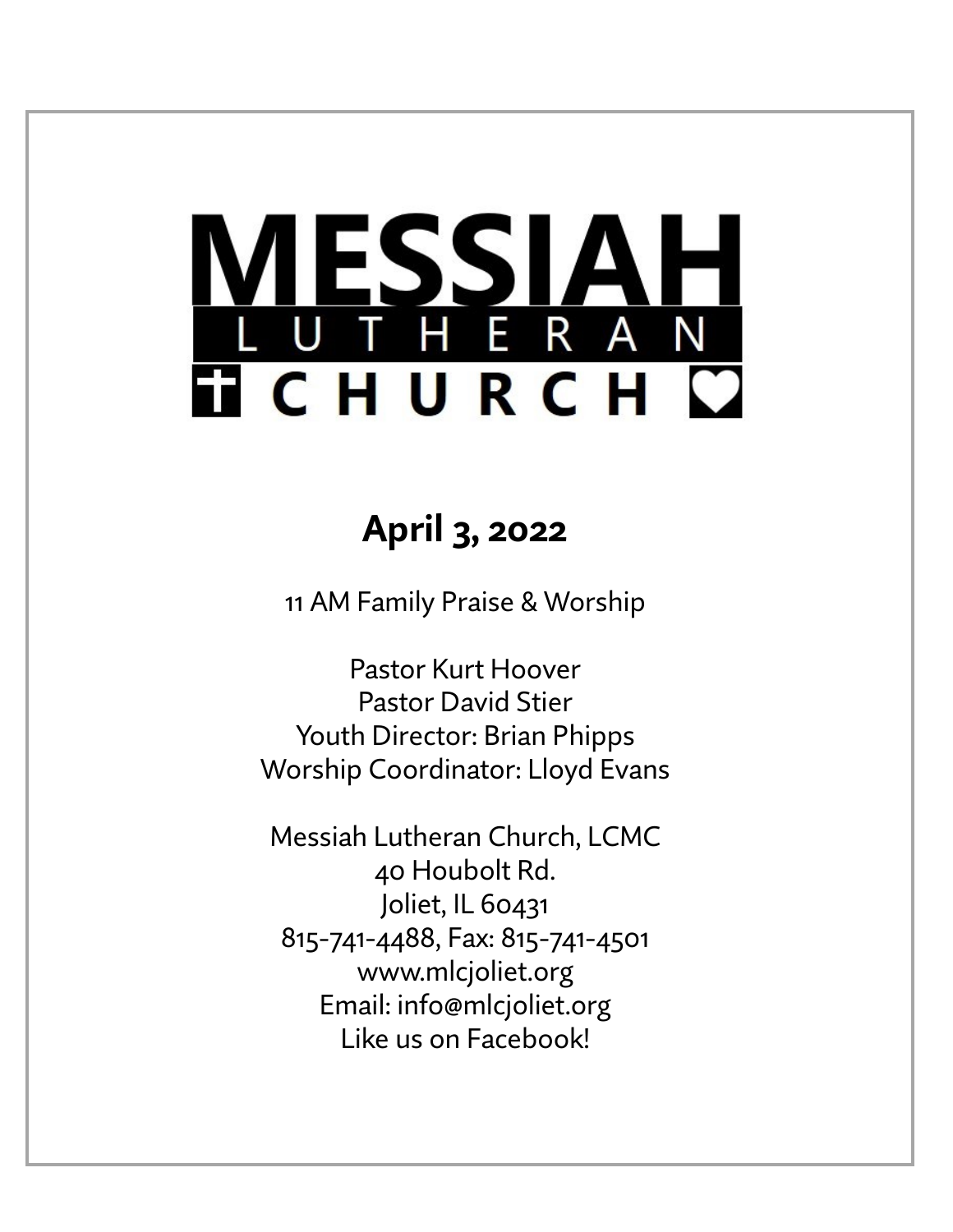**WORSHIP TODAY**

### **Call To Worship**

### **Welcome/Announcements**

**Baptism of Brooklyn and Bentley Steffen** Grandchildren of Sandra Lyn Steffen and children of Brandon Steffen (deceased). Sponsors Brittany Schwickert and Jamaal Mac

### **Worship Through Songs**

### **Worship Through Confession & Giving**

Text prayer requests to 815-369-0070

**Worship Through Hearing God's Word**

**Message "Jews for Jesus: Christ in the Passover"**

**Worship Through Song**

**Prayers of Intercession**

**Communion**

**Worship Through the Lord's Prayer**

**Closing Song**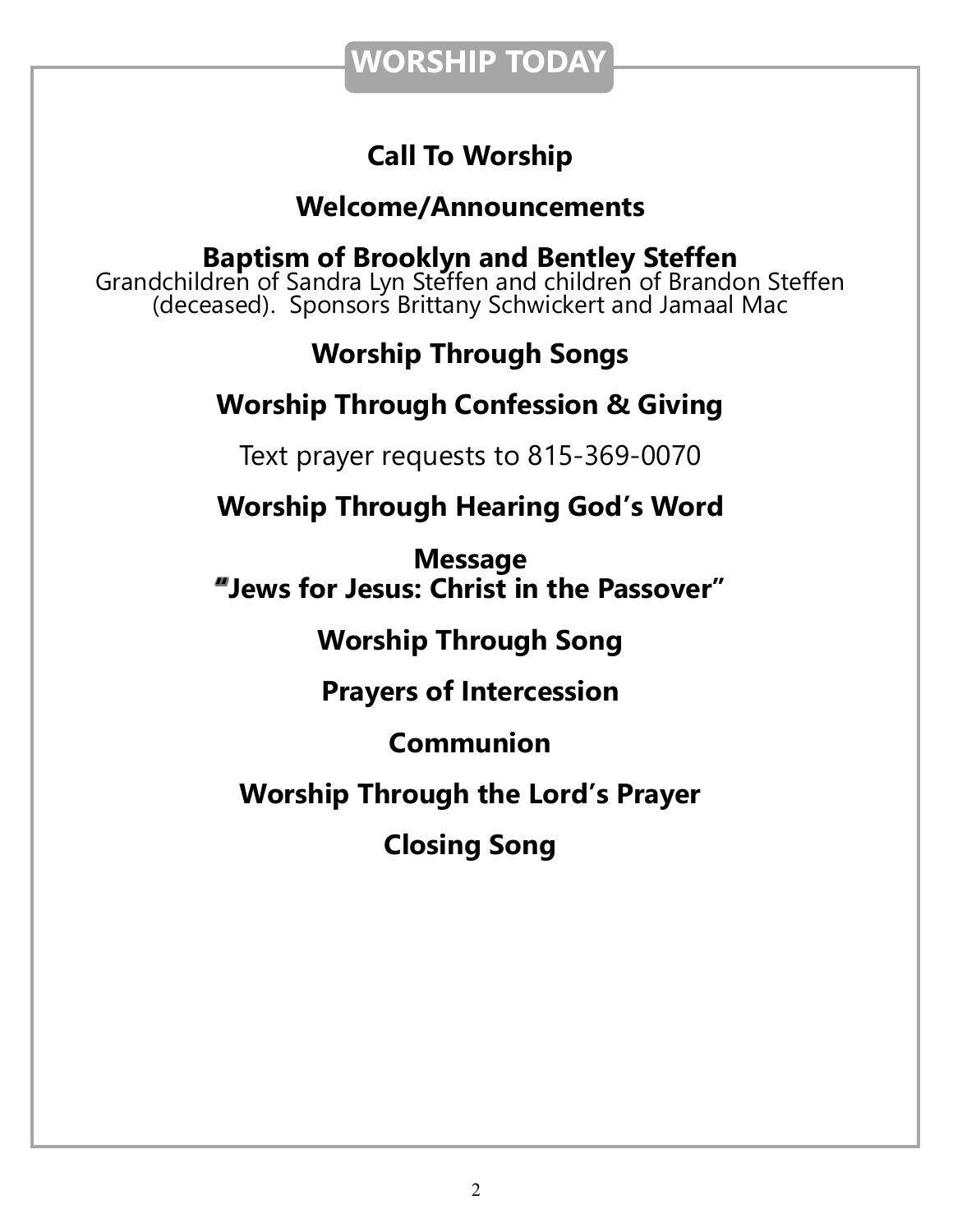# **Be sure to join in our Easter happenings!**

# **April 4**

Deadline to order Easter lilies **April 9** Kids Easter Event from 1 to 3 pm **April 10**

# Palm Sunday **April 14**

Maundy Thursday & First Holy Communion at 7 pm **April 15**

Good Friday Tenebrae service at 7 pm **April 17**

Easter Sunday Sunrise campfire at 6 am Easter services at 6:30, 8, 9:30 and 11 am Sonrise Easter Breakfast from 7:30 to 11 am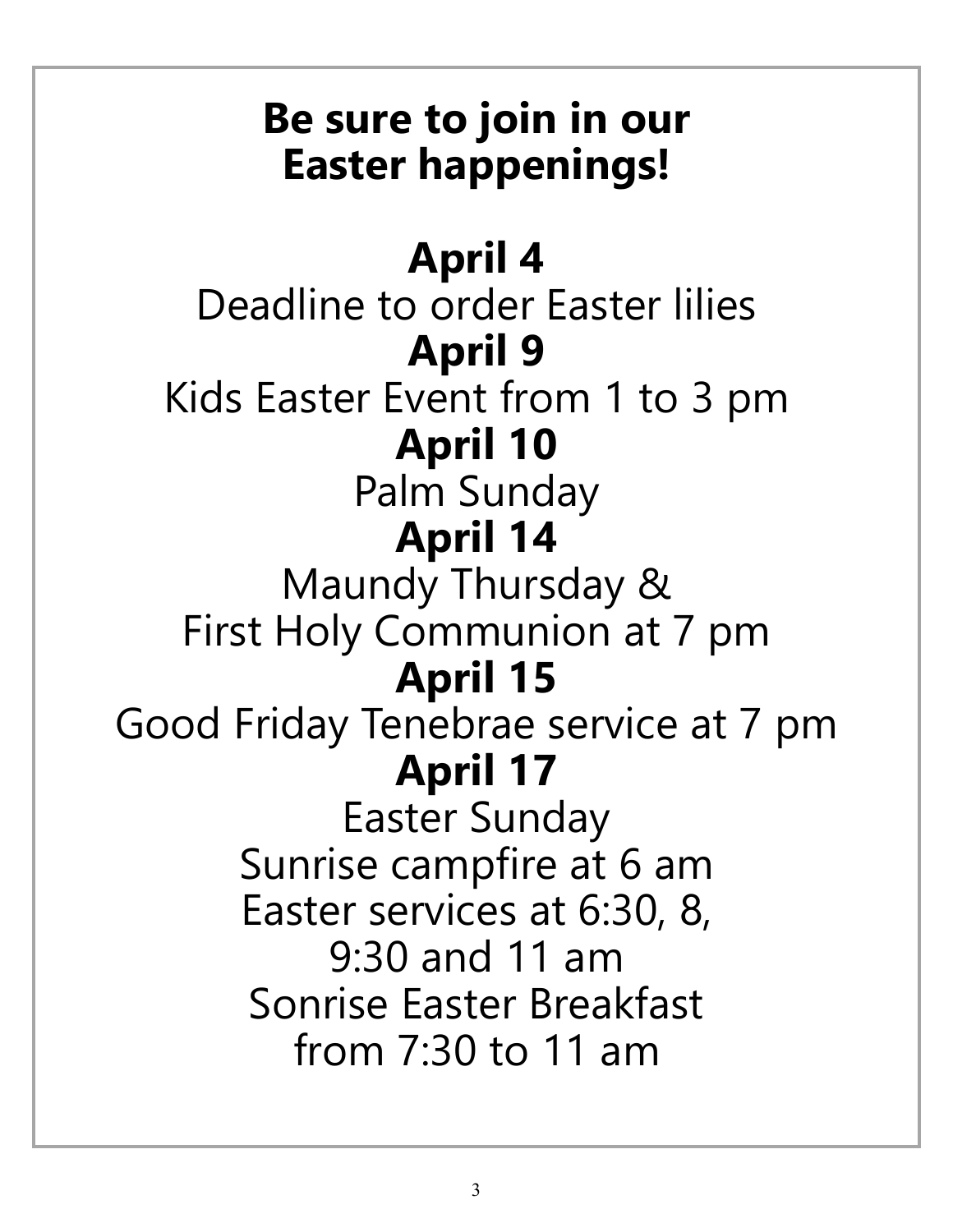### **ANNOUNCEMENTS**

### **MLC NEWS**

#### **CONNECT WITH MESSIAH**

We have a new way that you can connect with us! You can use this QR code to let us know you're new, tell us that you're interested in next steps at MLC, submit prayer requests, fill out a connection card, and give online. Scan it now to connect with MLC.



#### **ONLINE GIVING**

Online giving is an easy way to give to MLC, and there are three ways to do it: 1) Go to this link: churchcenter.com/giving 2) Download the Church Center app on your phone or tablet. 3) Text your dollar amount (with a dollar sign in front of it) to 84321.

#### **OFFICE HOURS**

Our office hours are from 9am-3pm Mon-Fri. Saturdays and evenings by appointment.

#### **YOUTH CHOIR**

The Youth Choir will practice on Wednesday nights at 6:00 – 6:30 pm (right before AWANA and Head 2 Heart). Your child ages Kindergarten – 8th grade can worship the Lord through song with their friends. Our performances will usually happen once a month at the 9:30 and ll:00 Sunday services. Please email Sherri Unyi at unyi86@comcast.net to register your child.

#### **THANK YOU FROM THE BOE FAMILY**

Thank you to our church family for the cards, words of encouragement, and hugs we received during the recent passing of my mom. They were very comforting during this time. Blessings, Pat Boe and family.

### **GET INVOLVED**

#### **EASTER SONRISE BREAKFAST DODNATIONS**

Take a tag from the bulletin board to contribute to the breakfast to support our youth.

#### **MEMORY BEARS**

The Memory Bears Life Group meets together once a month to make teddy bears out of clothing from people who have passed away to comfort the grieving. We also make and sell bears once a year to raise money for supplies and children's charities. With the lost time with Covid and orders having not slowed down, we really could use your help! We meet again April 13th, 9:00-11:30 am.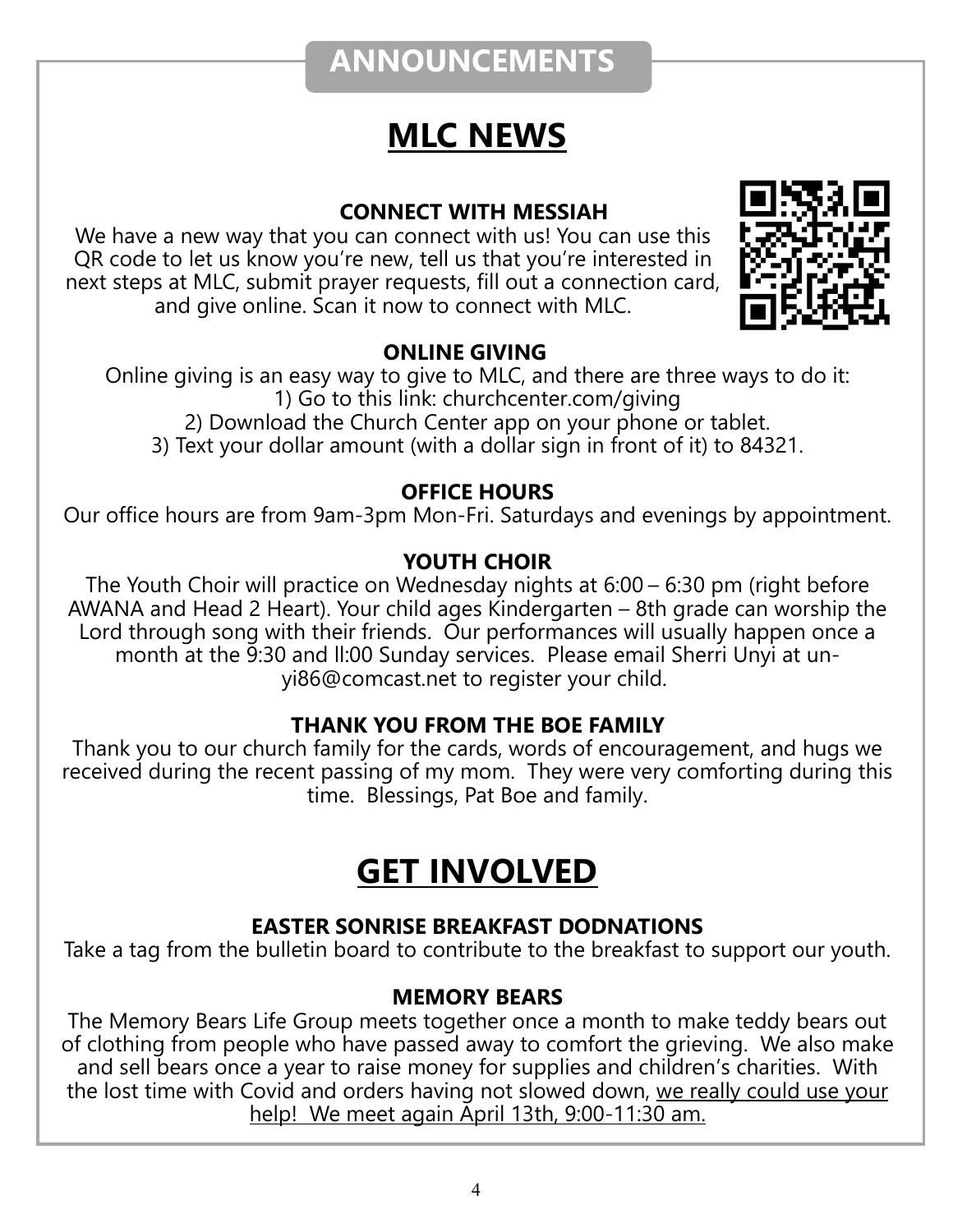#### **MESSIAH QUILTERS**

We are having an extra quilting day on Tuesday, April 5th from 9 am – 12 pm. We have so many quilts ready to be tied and you don't need any sewing or quilting experience to help us. Drop by and see what we are doing. Our next regular meeting will be on Tuesday, April 19th, 2022 from 9 am – 12 pm. If you are unable to join us and would like to sew at home, we have kits ready for you to sew.

We are in need of any size sheets. Please be sure they are without rips, tears or stains. We can also use the pillowcases as we stuff them with our fabric scraps and make dog/ cat beds for the animal shelter. There is a basket in the narthex to put them in. Contact Kathy Mueller ( 815-953-6601) at scpbklane@aol.com for more information or any questions you may have.

### **MLC MESSIAH KIDS**

#### **MESSIAH KIDS REMIND GROUP**

What is Remind? A texting program where can keep you updating on what's going on. Parents of Sunday School aged children (Kindergarten through sixth grade), you can join the Messiah Kids Remind group by texting the code mlcmk to 81010.

#### **MESSIAH KIDS SUNDAY SCHOOL**

Messiah Kids Sunday school continues today at 9:30 on the 2nd floor.

#### **MESSIAH KIDS SUNDAY 11 AM**

Messiah Kids happens during the 11 am service, right after the children's message. Just sign in at the kiosk in the narthex.

#### **AWANA (Wednesday nights at 6:30 pm)**

April 6th is the last night for this season. Thank you to our volunteers.

#### **EASTER FUN FOR KIDS (Saturday April 9th from 1-3 pm)**

Kids Kindergarten through 5th are invited to crafts, games and an Easter Egg Hunt.

#### **VACATION BIBLE SCHOOL IS BACK—June 6-10**

VBS registration is NOW OPEN! Kids 4 yr old prek—6th grade are welcome to attend. All registrations and payments will be online so visit Messiah website for the link. Volunteer sign-ups also online. Please like Facebook page: Messiah Lutheran Joliet VBS 2022. Contact Lori Spielman at 708-204-9755 or lspielman75@yahoo.com.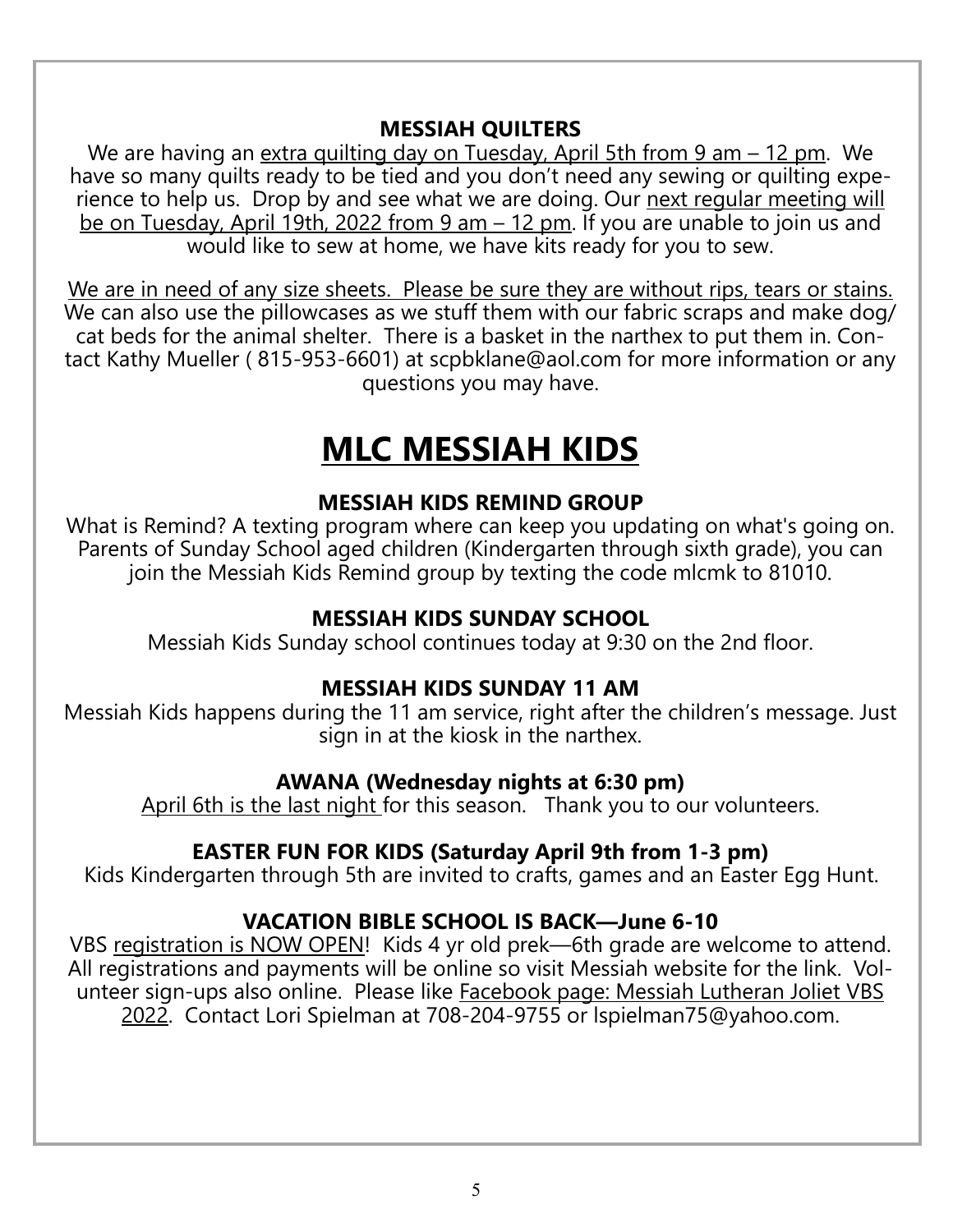# **MLC STUDENT MINISTRY**

#### **HEAD2HEART (Wednesdays at 6:15 pm)**

Middle school students confirmation class. Last H2H is April 27th.

#### **HIGH SCHOOL SUNDAY SCHOOL (Sundays at 9:30 am)**

HSSS continues this week.

#### **S.A.L.T. (Sundays at 4:30 pm)**

High school students, come out for a time of fellowship, fun and talking about God.

#### **IGNITE YOUTH LEADERSHIP CONFERENCE (April 8th & 9th)**

Students, join us at Harvest New Beginnings in Oswego. For 7th-12th grades. Students need money for Chick-Fil-A after Saturday's session. Early bird price is \$40 before March 1st. After March 1st is \$50.

#### **CENTER LAKE BIBLE CAMP (June 26th-July 1st)**

For 5th-9th grade. This is where students go to learn about the Bible while experiencing God in nature. Sign up online at https://www.centerlake.org/middleschoolcamps.

#### **HIGH ADVENTURE TRIP (July 17th-July 23rd)**

For 9th-12th grade. This is a time for the High school to go to WV. to Alpine Ministries to experience God in nature and adventure. We will go white water rafting, repelling, and traverse a high ropes course. Need more info? Reach out to Brian at brian@mlcjoliet.org

# **EVENTS**

#### **CHRIST IN THE PASSOVER: A PRESENTATION**

Jews for Jesus will be here today at all three services to present the link between the Jewish feast of Passover and the last supper Jesus shared with His disciples.

#### **STAY AND PLAY (Tuesdays 9:30 -11:30 am)**

Stay and Play is a weekly playgroup for kids 5 and under. Bring the kids and enjoy coffee on us, Feel free to bring snacks and drinks., Parent/caregiver must stay, Waiver required. Large open space to run and play Lots of toys and ride-ons. Check out the group on Facebook: facebook.com/groups/mlc.playgroup .

Volunteers needed. Let the office know if you can help.

#### **PRAYER GROUP (Thursdays at 10 am)**

In the Fireside Room. Email pastor.stier@mlcjoliet.org for more information.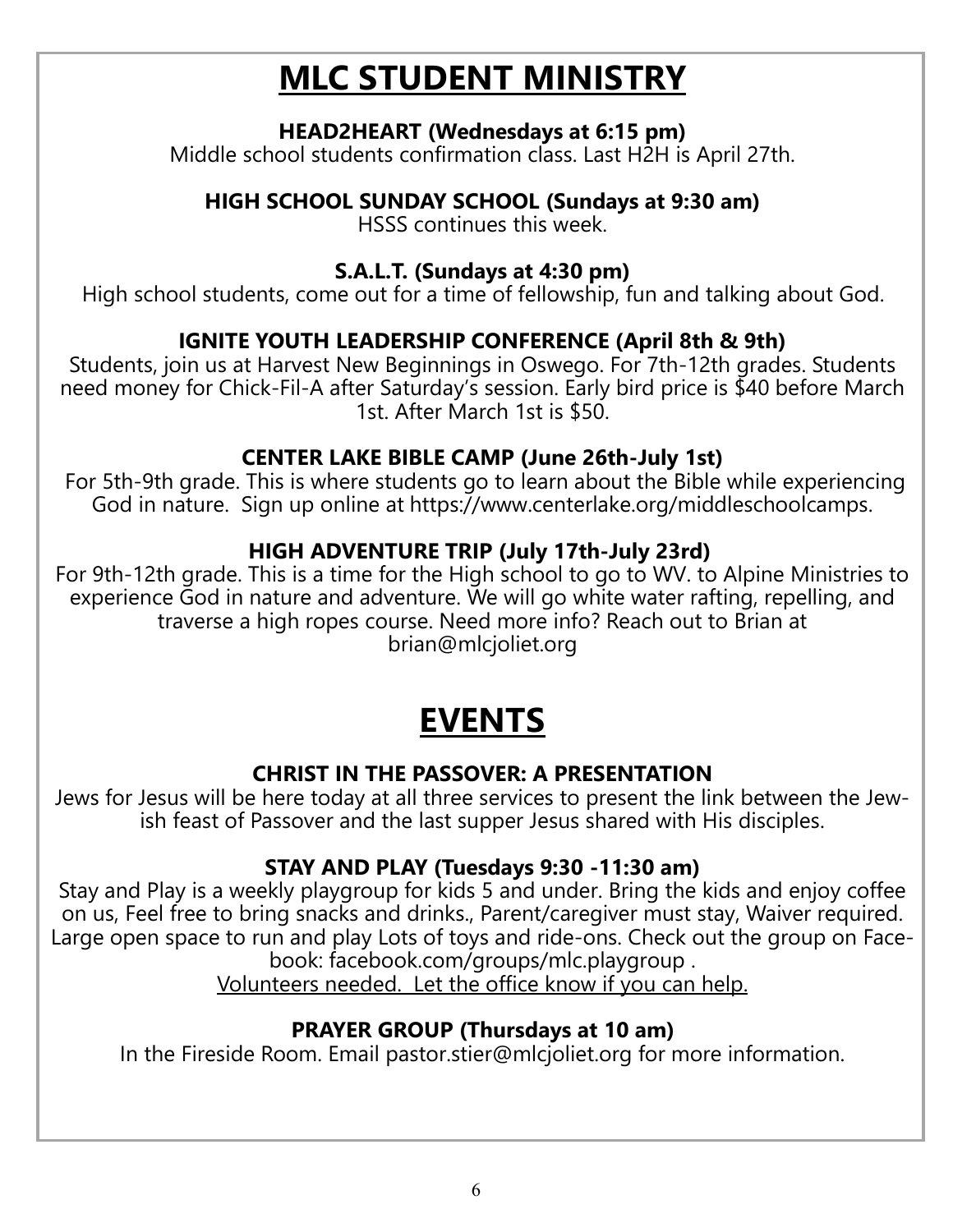#### **INSIGHT ADULT BIBLE STUDY (Sundays at 9:30 am)**

Join us next Sunday for a great time of fellowship and study of God's word in the fellowship hall.

#### **MEN'S BIBLE STUDY (Tuesday, April 26th at 6:30 pm)**

Hey guys, need to connect with other Christian men? Feeling that you are just missing something? After a lot of prayer and seeking God's will, Messiah will once again have a men's ministry. We're calling it Messiah Men. We'll meet a few times a month and even do some guy trips and gatherings. Come check us out! Our goal isn't to add another commitment to your life; it's to help ease your burden so you can be the man God wants you to be.

#### **DISCOVERING YOUR SPIRITUAL GIFTS**

Pastor Stier will be leading this three-week class starting Sunday, April 24th at 9:30 am. Every Christian has been given supernatural abilities called spiritual gifts to glorify God and be used by Him, and one day we will give an account for how well we used them. We read about them all over the New Testament, but the responsibility is on us to unwrap them and figure out where to use them. This class will not only help you understand what spiritual gifts are but will also help you discover yours and how to put them to use for God's glory. All are welcome. If you did the intensive 90 minute class in February, this class will still be good for you to attend, because we'll have more time to dig into what God is doing.

#### **AFGHAN FAMILY RESETTLEMENT TEAM**

Please contact Mike Brown if you have interest in being part of a team exploring an opportunity to help resettle a refugee family from Afghanistan.

# **WEDNESDAY HAPPENINGS**